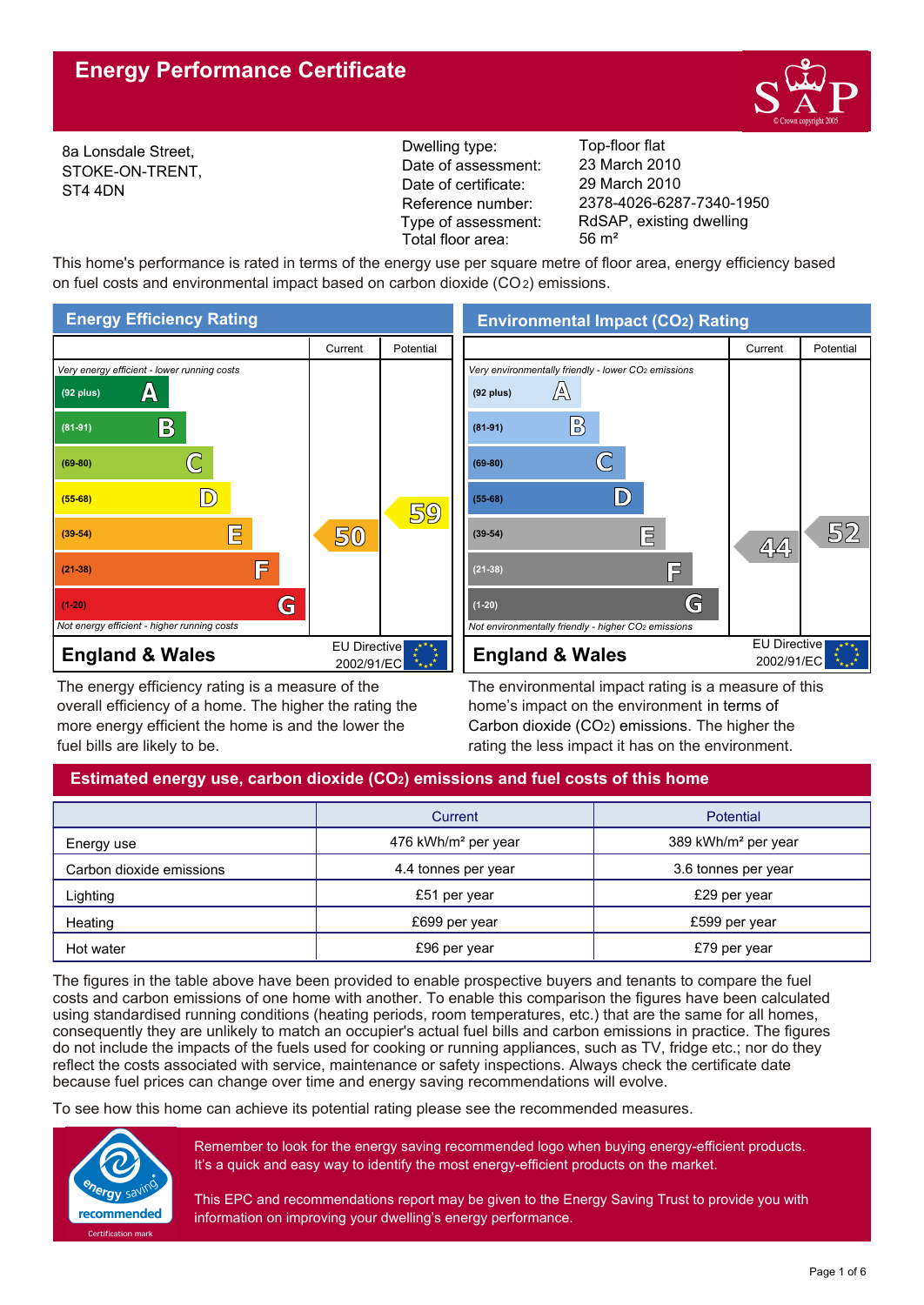# **About this document**

The Energy Performance Certificate for this dwelling was produced following an energy assessment undertaken by a qualified assessor, accredited by Elmhurst Energy Systems Ltd, to a scheme authorised by the Government. This certificate was produced using the RdSAP 2005 assessment methodology and has been produced under the Energy Performance of Buildings (Certificates and Inspections) (England and Wales) Regulations 2007 as amended. A copy of the certificate has been lodged on a national register.

| Assessor's accreditation number: | EES/005395                                                                                        |
|----------------------------------|---------------------------------------------------------------------------------------------------|
| Assessor's name:                 | Mr. Carl Baker                                                                                    |
| Company name/trading name:       | Louis Taylor                                                                                      |
| Address:                         | No 2 Etruria Office Village, Festival Park, Stoke on Trent, Staffordshire,<br>ST <sub>1</sub> 5RQ |
| Phone number:                    | 01782 260222                                                                                      |
| Fax number:                      | 01782 287874                                                                                      |
| E-mail address:                  | carl.baker@louis-taylor.co.uk                                                                     |
| Related party disclosure:        | No related party                                                                                  |

# **If you have a complaint or wish to confirm that the certificate is genuine**

Details of the assessor and the relevant accreditation scheme are as above. You can get contact details of the accreditation scheme from their website at www.elmhurstenergy.co.uk together with details of their procedures for confirming authenticity of a certificate and for making a complaint.

# **About the building's performance ratings**

The ratings on the certificate provide a measure of the building's overall energy efficiency and its environmental impact, calculated in accordance with a national methodology that takes into account factors such as insulation, heating and hot water systems, ventilation and fuels used. The average Energy Efficiency Rating for a dwelling in England and Wales is band E (rating 46).

Not all buildings are used in the same way, so energy ratings use 'standard occupancy' assumptions which may be different from the specific way you use your home. Different methods of calculation are used for homes and for other buildings. Details can be found at www.communities.gov.uk/epbd.

Buildings that are more energy efficient use less energy, save money and help protect the environment. A building with a rating of 100 would cost almost nothing to heat and light and would cause almost no carbon emissions. The potential ratings on the certificate describe how close this building could get to 100 if all the cost effective recommended improvements were implemented.

# **About the impact of buildings on the environment**

One of the biggest contributors to global warming is carbon dioxide. The way we use energy in buildings causes emissions of carbon. The energy we use for heating, lighting and power in homes produces over a quarter of the UK's carbon dioxide emissions and other buildings produce a further one-sixth.

The average household causes about 6 tonnes of carbon dioxide every year. Adopting the recommendations in this report can reduce emissions and protect the environment. You could reduce emissions even more by switching to renewable energy sources. In addition there are many simple everyday measures that will save money, improve comfort and reduce the impact on the environment. Some examples are given at the end of this report.

## **Visit the Department for Communities and Local Government website at www.communities.gov.uk/epbd to:**

- Find how to confirm the authenticity of an energy performance certificate •
- Find how to make a complaint about a certificate or the assessor who produced it •
- Learn more about the national register where this certificate has been lodged the Department is the controller of the data on the register for Data Protection Act 1998 purposes
- Learn more about energy efficiency and reducing energy consumption •

Further information about Energy Performance Certificates can be found under Frequently Asked Questions at www.epcregister.com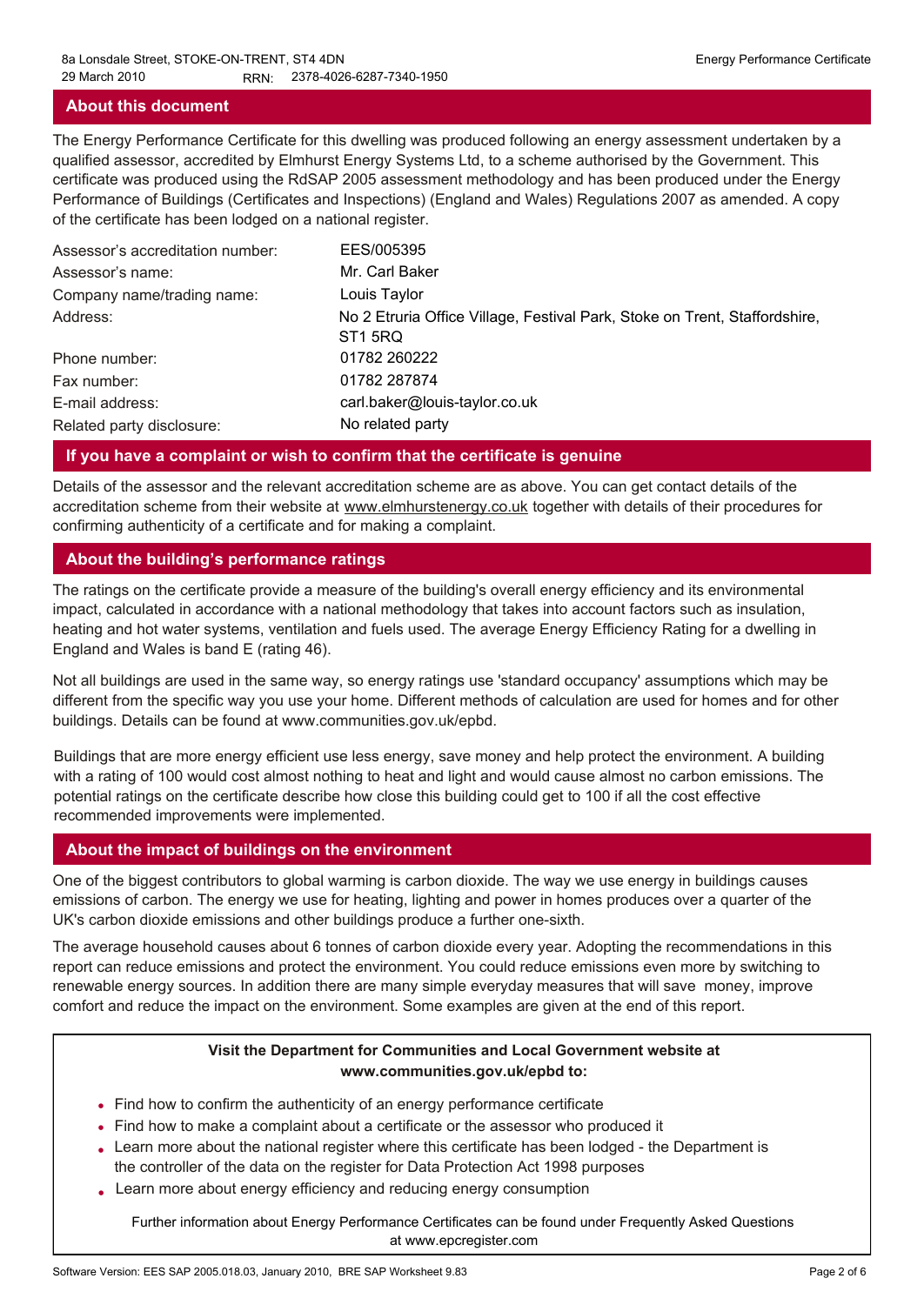# Recommended measures to improve this home's energy performance

8a Lonsdale Street, STOKE-ON-TRENT, ST4 4DN<br>
Reference number:

Date of certificate:

Reference number: 2378-4026-6287-7340-1950 29 March 2010

# **Summary of this home's energy performance related features**

The table below gives an assessment of the key individual elements that have an impact on this home's energy and environmental performance. Each element is assessed by the national calculation methodology against the following scale: Very poor / Poor / Average / Good / Very good. The assessment does not take into consideration the physical condition of any element. 'Assumed' means that the insulation could not be inspected and an assumption has been made in the methodology based on age and type of construction.

|                                           | Description                                    | Current performance      |               |
|-------------------------------------------|------------------------------------------------|--------------------------|---------------|
| <b>Elements</b>                           |                                                | <b>Energy Efficiency</b> | Environmental |
| Walls                                     | Solid brick, as built, no insulation (assumed) | Very poor                | Very poor     |
| Roof                                      | Pitched, no insulation                         | Very poor                | Very poor     |
| Floor                                     | (other premises below)                         |                          |               |
| <b>Windows</b>                            | Fully double glazed                            | Good                     | Good          |
| Main heating                              | Boiler and radiators, mains gas                | Good                     | Good          |
| Main heating controls                     | Programmer, TRVs and bypass                    | Average                  | Average       |
| Secondary heating                         | None                                           |                          |               |
| Hot water                                 | From main system                               | Good                     | Good          |
| Lighting                                  | Low energy lighting in 25% of fixed outlets    | Average                  | Average       |
| Current energy efficiency rating          |                                                | E 50                     |               |
| Current environmental impact (CO2) rating |                                                |                          | E 44          |

## **Low and zero carbon energy sources**

None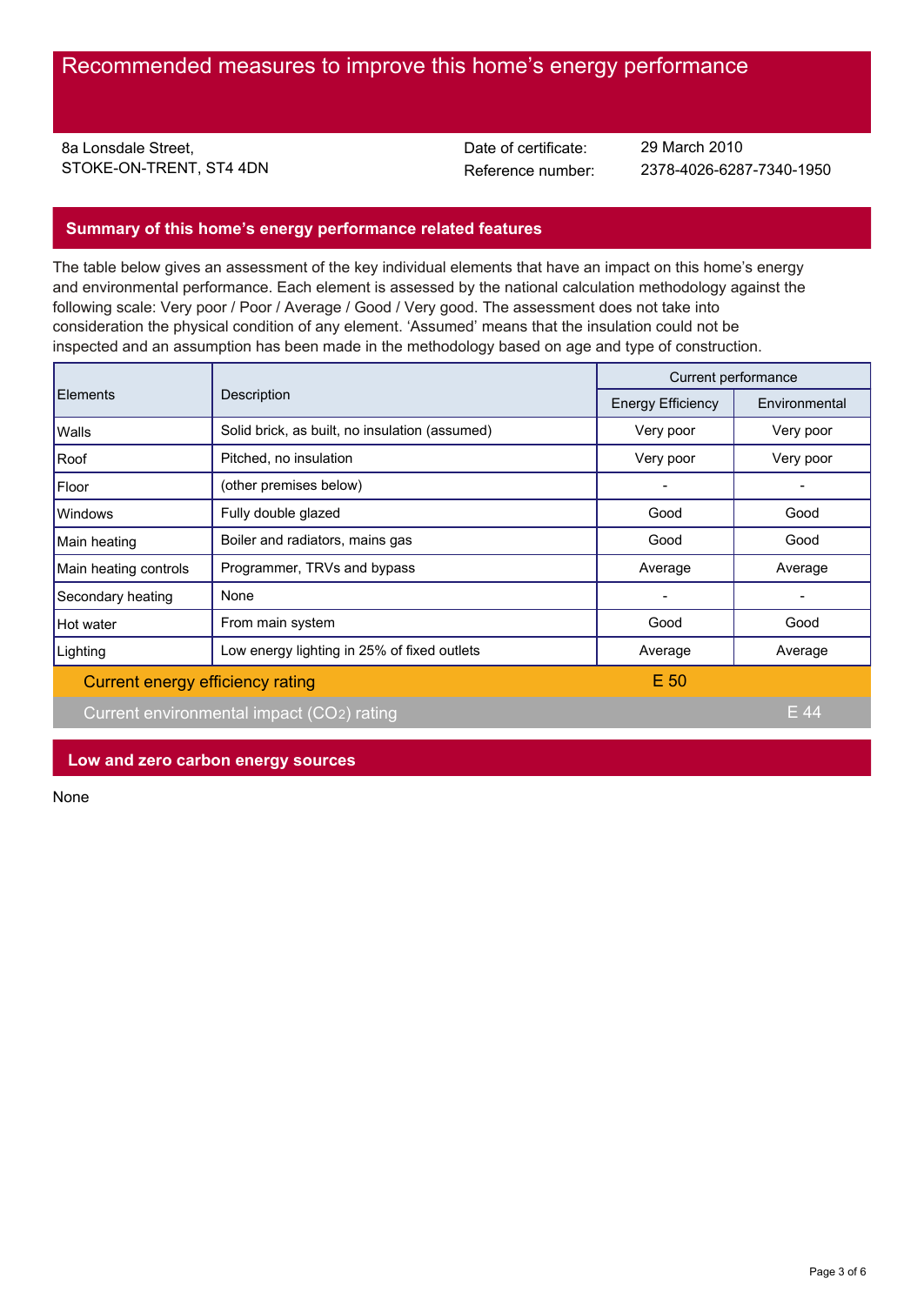# **Recommendations**

The measures below are cost effective. The performance ratings after improvement listed below are cumulative, that is they assume the improvements have been installed in the order that they appear in the table.

|                                                 | <b>Typical savings</b> | Performance ratings after improvement |                      |
|-------------------------------------------------|------------------------|---------------------------------------|----------------------|
| Lower cost measures (up to £500)                | per year               | Energy efficiency                     | Environmental impact |
| Low energy lighting for all fixed outlets<br>1. | £17                    | E 51                                  | E 44                 |
| 2 Upgrade heating controls                      | £47                    | E 54                                  | E 47                 |
| Sub-total                                       | £64                    |                                       |                      |
| Higher cost measures (over £500)                |                        |                                       |                      |
| Replace boiler with new condensing boiler<br>3  | £75                    | D 59                                  | E 52                 |
| <b>Total</b>                                    | £139                   |                                       |                      |
| Potential energy efficiency rating              |                        | D 59                                  |                      |
| Potential environmental impact (CO2) rating     |                        |                                       | E <sub>52</sub>      |

## **Further measures to achieve even higher standards**

The further measures listed below should be considered in addition to those already specified if aiming for the highest possible standards for this home. However you should check the conditions in any covenants, planning conditions, warranties or sale contracts.

| 4 50 mm internal or external wall insulation      | £115 | D 67 | D 61 |
|---------------------------------------------------|------|------|------|
| <b>Enhanced energy efficiency rating</b>          |      | D 67 |      |
| <b>Enhanced environmental impact (CO2) rating</b> |      |      | D 61 |

Improvements to the energy efficiency and environmental impact ratings will usually be in step with each other. However, they can sometimes diverge because reduced energy costs are not always accompanied by a reduction in carbon dioxide (CO2) emissions.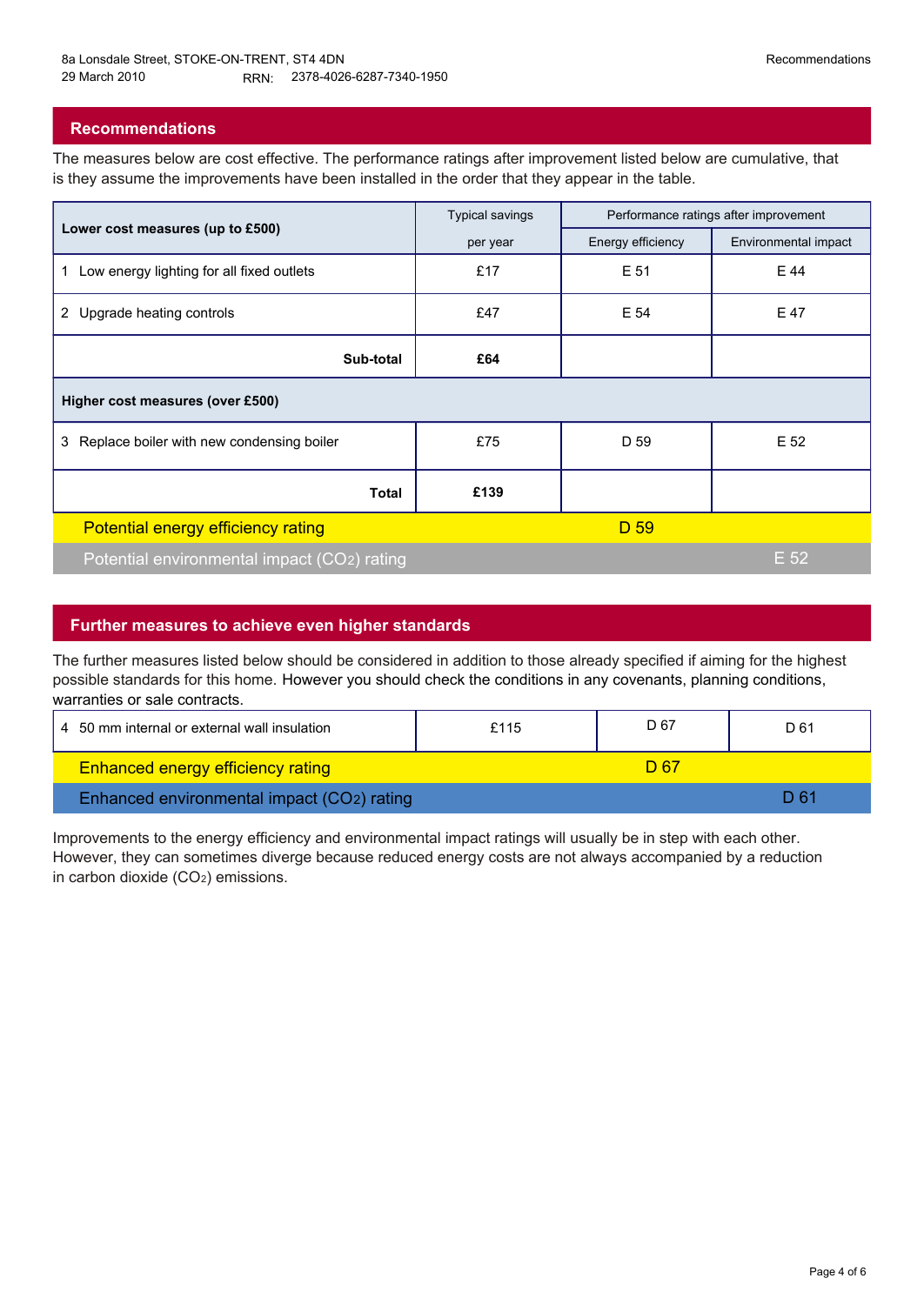# **About the cost effective measures to improve this home's performance ratings**

If you are a tenant, before undertaking any work you should check the terms of your lease and obtain approval from your landlord if the lease either requires it, or makes no express provision for such work.

### **Lower cost measures (typically up to £500 each)**

These measures are relatively inexpensive to install and are worth tackling first. Some of them may be installed as DIY projects. DIY is not always straightforward, and sometimes there are health and safety risks, so take advice before carrying out DIY improvements.

#### **1 Low energy lighting**

Replacement of traditional light bulbs with energy saving recommended ones will reduce lighting costs over the lifetime of the bulb, and they last up to 12 times longer than ordinary light bulbs. Also consider selecting low energy light fittings when redecorating; contact the Lighting Association for your nearest stockist of Domestic Energy Efficient Lighting Scheme fittings.

#### **2 Heating controls (room thermostat)**

The heating system should have a room thermostat to enable the boiler to switch off when no heat is required. A competent heating engineer should be asked to do this work. Insist that the thermostat switches off the boiler as well as the pump and that the thermostatic radiator valve is removed from any radiator in the same room as the thermostat.

#### **Higher cost measures (typically over £500 each)**

#### **3 New condensing boiler**

A condensing boiler is capable of much higher efficiencies than other types of boiler, meaning it will burn less fuel to heat this property. This improvement is most appropriate when the existing central heating boiler needs repair or replacement, but there may be exceptional circumstances making this impractical. Condensing boilers need a drain for the condensate which limits their location; remember this when considering remodelling the room containing the existing boiler even if the latter is to be retained for the time being (for example a kitchen makeover). Building Regulations apply to this work, so your local authority building control department should be informed, unless the installer is registered with a competent persons scheme<sup>1</sup>, and can therefore self-certify the work for Building Regulation compliance. Ask a qualified heating engineer to explain the options.

#### **About the further measures to achieve even higher standards**

Further measures that could deliver even higher standards for this home. You should check the conditions in any covenants, planning conditions, warranties or sale contracts before undertaking any of these measures. If you are a tenant, before undertaking any work you should check the terms of your lease and obtain approval from your landlord if the lease either requires it, or makes no express provision for such work.

#### **4 Internal or external wall insulation**

Solid wall insulation involves adding a layer of insulation to either the inside or the outside surface of the external walls, which reduces heat loss and lowers fuel bills. As it is more expensive than cavity wall insulation it is only recommended for walls without a cavity, or where for technical reasons a cavity cannot be filled. Internal insulation, known as dry-lining, is where a layer of insulation is fixed to the inside surface of external walls; this type of insulation is best applied when rooms require redecorating and can be installed by a competent DIY enthusiast. External solid wall insulation is the application of an insulant and a weather-protective finish to the outside of the wall. This may improve the look of the home, particularly where existing brickwork or rendering is poor, and will provide long-lasting weather protection. Further information can be obtained from the National Insulation Association (www.nationalinsulationassociation.org.uk). It should be noted that planning permission might be required.